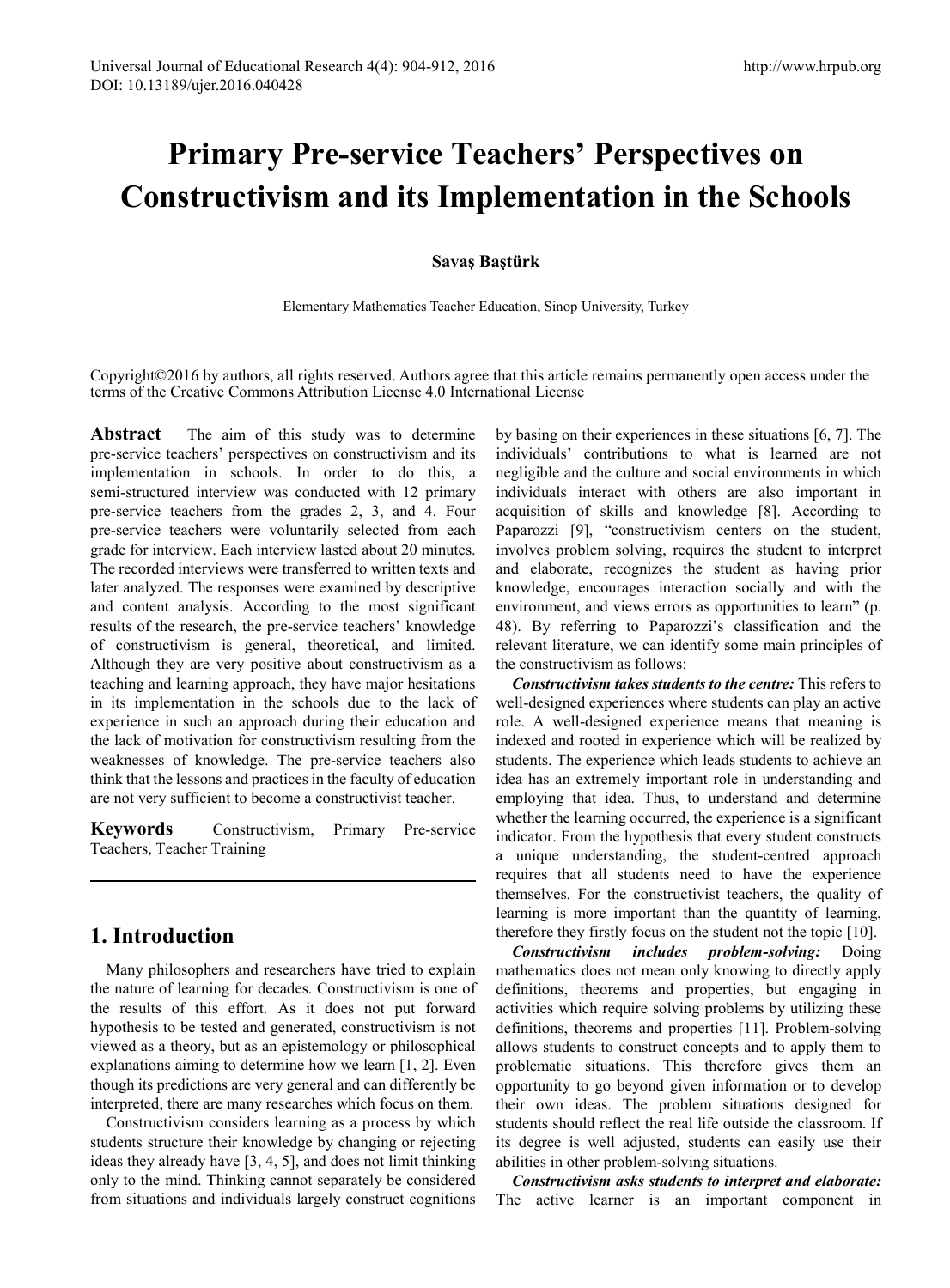constructivism [12]. This means that the learners should not be contented with being an active processor of knowledge, but they should interpret and elaborate upon the knowledge. In this context, what is expected from the students is to internalize knowledge by processing, but not to have a bank of knowledge by accumulating.

*Constructivism takes into account students' prior knowledge:* According to constructivism, students construct meaning by based on their prior knowledge. If the material has non meaning in students' background, we cannot expect that they completely learn it. The students do not come to the classroom as a blank sheet of paper, but with their knowledge and experiences which are spontaneously and informally obtained from their social environment. By recognizing it, the teachers should take into consideration students' prior knowledge. In a way, the quality of a meaning constructed by the students is largely based on that of correlations between new and prior knowledge.

*Constructivism encourages the environmental and social interactions:* The social negation of understanding and meaning is emphasized in constructivism. As one of the main purposes of constructivism is to provide students to transfer their knowledge into the real life situations, the environment resulting in learning in the classroom should eventually be correspondent with the complexity of the target environment. According to Spiro [13], the non-existence of transfer is often a conclusion of the significant difference between the environments school and non-school. Perkins [14] associates the realization of authentic transfer with the condition that the complexity of the environment is conserved and one helps students to understand the concepts which take place in this environment. According to Watts and Jofili [10], the constructivist teachers therefore encourage social interactions, meaningful experiences and provide students to elaborate on what they already know.

*Constructivism considers students' errors as opportunities for learning:* One of the biggest differences between constructivism and traditional views appears in the approach to student's errors. The traditional teaching and learning approaches consider students' mistakes or errors as insufficient work, not well-listening to teachers' discourse or lack of knowledge which prevents students to commit these mistakes. Mistakes are often seen as a failure of the student's knowledge that a well learning should avoid [15]. In contrast to this perspective, the constructivists identify that mistakes are not something to be avoided; on the contrary they are necessary for learning. According to Brousseau [16], the mistakes play a significant role in detecting an obstacle, but these mistakes do not result from chance. They are reproducible and persistent. As constructivism underlines the negotiations between the student and the knowledge, mistakes can be employed by the teachers as a tool to determine students' thinking. In this context, Watts and Jofili [10] indicate that the constructivist teachers consider scientific knowledge as a result of many attempts and

changeable, therefore they are tolerant about the students' mistakes.

#### **1.1. The Purpose of the Study**

One of the biggest obstacles to implement constructivism in teaching is that many teachers have difficulties in overcoming their traditional approaches to education [9]. As teachers and administrators believe that the implementation of constructivism requires no goal and lesson plan, but it can be realized only with an individualized education for every child, they are afraid of constructivism [17].

In the society we live, we often hear that the proverb "one cannot walk without crawling" is used for the individuals who want to immediately get some things. This means that the realization of these things takes time. Therefore, expecting an individual to immediately modify his/her learning and teaching understanding is not reasonable. According to Paparozzi [9], the objectivist teachers do not or should not try to immediately implement all constructivist methods in their classes without providing students to feel comfortable in this educational model and quietly guiding them so as to insure success and thus increase confidence and competence.

The teachers' decisions have important results on students' learning. Thus, the most important role in establishing constructivist learning environments surely belongs to them. If we aim that constructivist principles are correctly implemented by teachers in their classrooms, they should graduate from teacher training programs by being well-equipped with required knowledge and skills. As indicated above, the implementation of constructivism is not easy and takes time. Therefore, teachers, especially beginner teachers, are faced with some challenges of this subject. According to Hart [18], as their experiences affect their thinking and actions in their teaching, pre-service teachers should first-hand encounter constructivist learning both as learners and as planners. One of the places where pre-service teachers can have such experiences of implementing constructivism is of course the faculty of educations. Therefore, the purpose of this study was to determine the pre-service teachers' perspectives on constructivism and its implementation in the schools. Through the study, we aimed to consider that pre-service teachers graduate from the faculty with what perspectives.

## **2. Materials and Methods**

As the aim of this study was to understand a problem in detail by supporting on data from a small number of pre-service teachers, narrative inquiry, one of the forms of qualitative research, was adopted. Field texts, such as stories, autobiography, journals, field notes, letters, conversations, interviews, family stories, photos, and life experiences are considered by narrative inquiry as the units of analysis to research and understand the way people create meaning in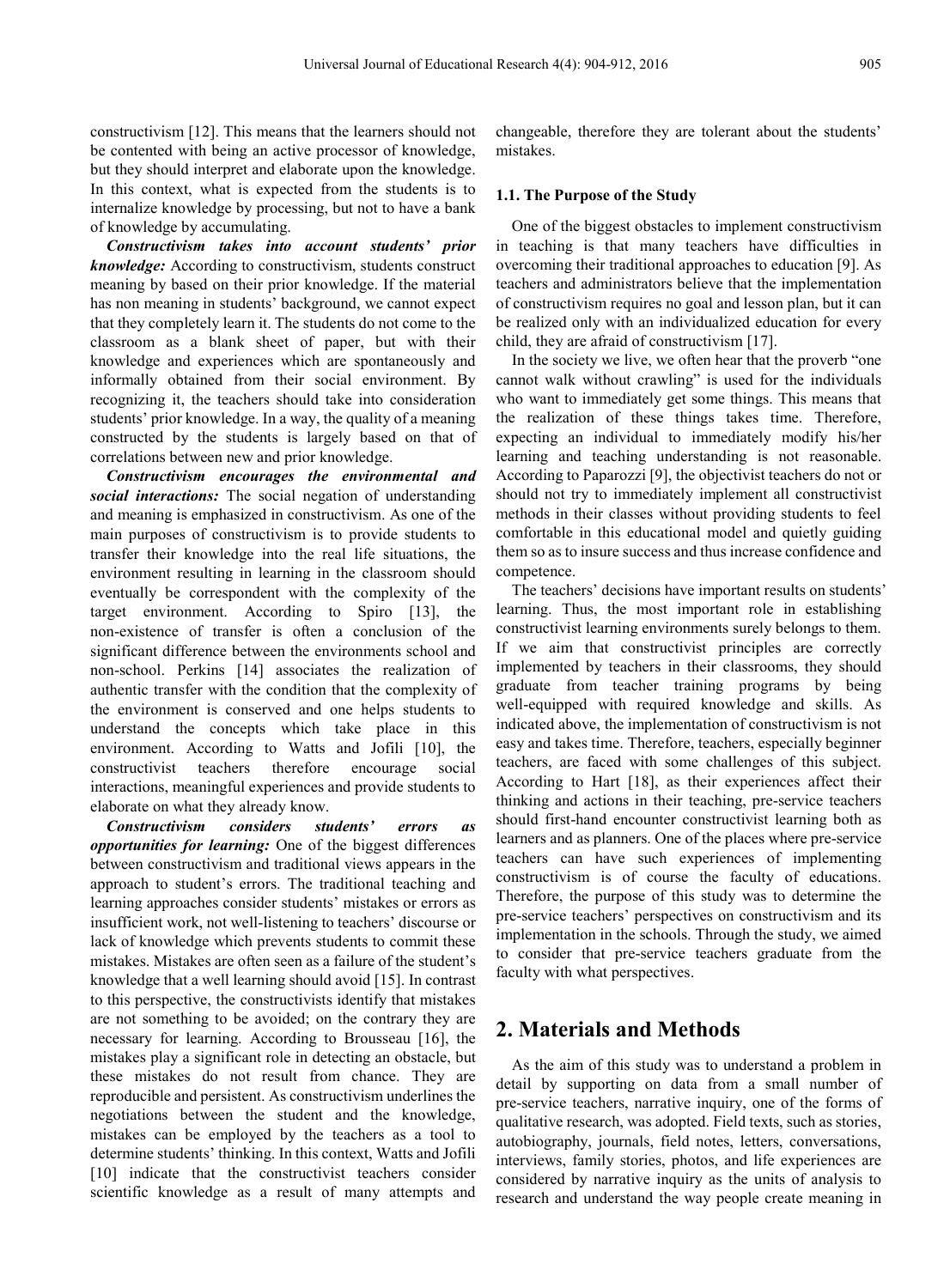their lives as narratives [19]. In this study, the main objective was to present a realistic picture related to the research problem rather than to obtain results that can be generalized through numbers. Therefore, the obtained data is limited to only the pre-service teachers participating in the study.

#### **2.1. The Participants**

The study participants involved 12 pre-service teachers who were enrolled in the department of primary school teacher education in the faculty of education of a state university in the north of Turkey. They were selected on a voluntary basis. It was aimed that the pre-service teachers from all grades except the first grade were included in the study. The reason of excluding the first grade was that the pre-service teachers' experiences in this grade were not yet sufficient to respond some questions of the interview.

#### **2.2. Data Collection and Analysis**

As data collection instrument, a semi-structured interview was used in the study. The questions of the interview form were prepared by the researcher from the relevant literature [e.g., 9, 20, 21], his experiences on teacher training area, and informal interviews conducted with pre-service teachers. Before conducting interviews, three experts having a doctorate of education examined the interview form and confirmed that it was suitable for the research purpose. Semi-structured interviews were conducted in relaxed environments, lasted about 20 minutes, and tape-recorded. Then, the records were transcribed and analysed by means of document analysis which is one of the qualitative research methods. The interview schedule consisted of ten questions with the aim of determining pre-service teachers' perceptions.

During the analysis process, we first classified the pre-service teachers' responses and then determined categories. By always comparing the categories with each other, we identified the common categories [22]. To transform qualitative data into quantitative, we calculated frequency of the categories. The inter-coder reliability of the open-ended questions of the interview was determined by the researcher and two faculty members from the department of primary school teacher education. Using Miles and Huberman's [23] formula, it was calculated 92.25%.

# **3. Results**

In this section, the results of the analysis of the pre-service teachers' responses to the questions are presented. The questions having the same purpose will be taken together.

#### **3.1. Pre-service Teachers' General Perceptions of Constructivism**

In the interview form, there were two questions that aim to

determine the pre-service teachers' general perceptions of constructivism. The first one asked them to indicate the first three things coming in their mind when saying constructivism. In the pre-service teachers, constructivism mainly evokes student-centred learning (10 Pre-service Teachers). This is followed by being active (6 PTs) and discover (2 PTs). The following excerpts help us to better understand the mentioned results:

*In my opinion, constructivism means student-centred learning. The teacher is rather in position of a guide and director. Besides, the student has the opportunity to discover him/her own talents (Pre-service Teacher1).*

*When saying constructivism, student-centred learning and an approach in which the student is active but the teacher is passive, come in my mind. The main role of the teacher is to guide the students in their learning (PT3).*

In both comments, we consider that the pre-service teachers underline student-centred learning and draw our attention to the role of teacher in the learning by associating it with that of a guide or director. On the other hand, the first indicates that constructivism offers students to realize their capabilities while the second considers constructivism as an approach in which the student is more active than the teacher.

The second question asked the pre-service teachers to express their general thoughts about constructivism. The majority of them view constructivism as necessary for a permanent learning (11 PTs). 5 pre-service teachers believed that it cannot completely be implemented. Although their number is limited, some pre-service teachers considered the problem of time (1 PT), the lack of knowledge (1 PT) and some various problems (1 PT) as barriers to implement constructivism in teaching. The following extracts were typical of such comments:

*I believe that constructivism is a good approach. I hope that when I become a teacher, I will use it. Opposite to the rote learning, constructivism is an approach requiring students to actively participate in learning environment with their own feelings and thoughts. Knowledge cannot directly be transferred into the students, but it can be discovered by themselves with examples from the daily life. Every topic should concretely be taught to students (PT4).*

*My thoughts about constructivism are generally positive. For example, the fact that it takes students to the centre and acts according to them, are one of its advantages. However, it takes a lot of time. An activity based on constructivism may consume one hour of lesson. Therefore, the learning objectives cannot be sufficiently implemented or remain incomplete (PT9).*

*When it is really implemented and the students are active, constructivism has great significance. But, its well-application is very difficult (PT3).*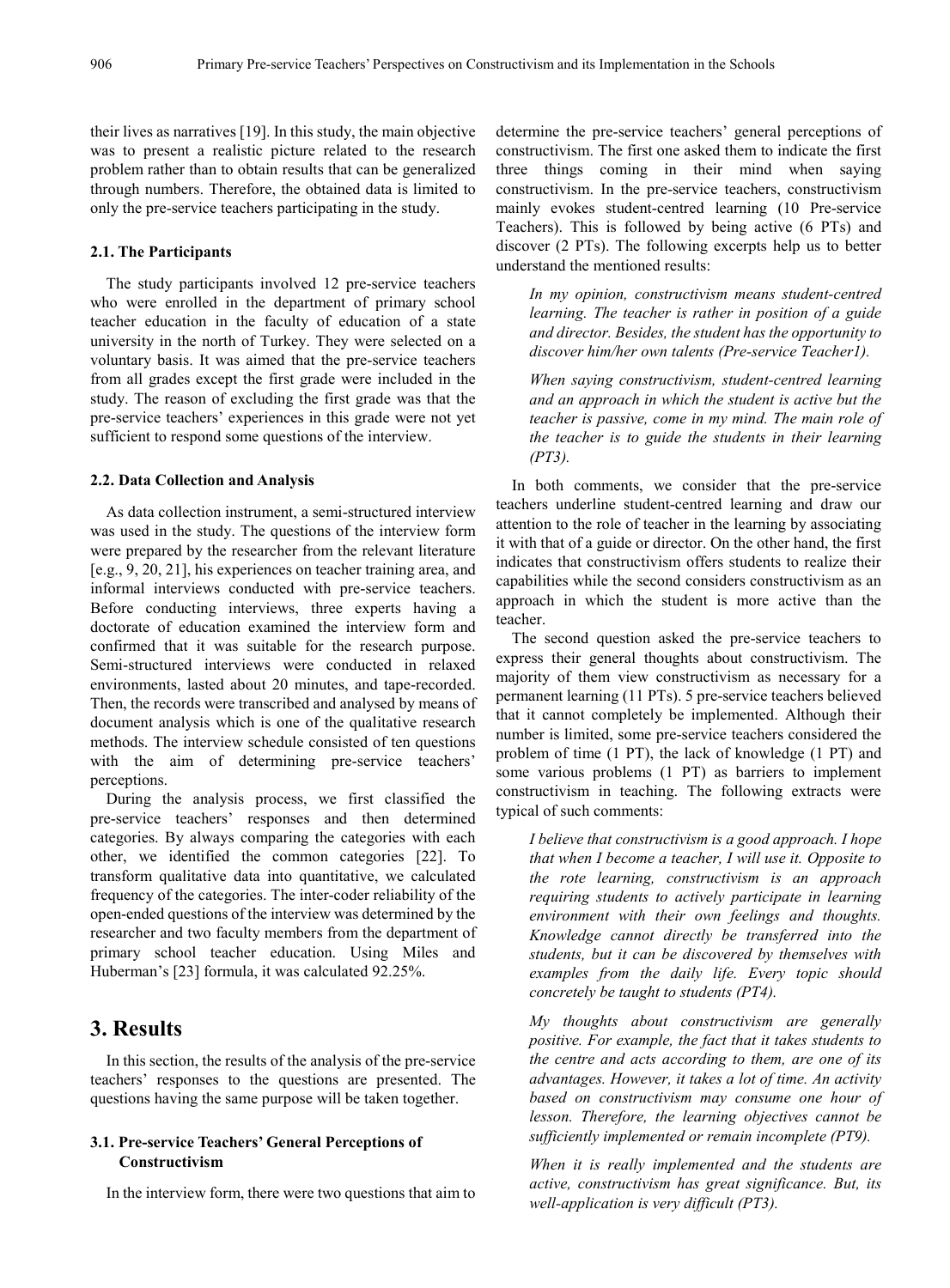*I am positive about constructivism, but I am not sure that it is completely understood by the teachers. In my opinion, most of the teachers have not sufficient knowledge on constructivism (PT12).*

The comments indicate that the pre-service teachers are positive about constructivism because it emphasizes the importance of student-centred learning and teaching environments. However, they have some anxieties about its well-implementation. Some of them believe that constructivism needs a lot time. Therefore, the teacher may have problems in finishing the curriculum on time. Furthermore, one of the biggest obstacles to the implementation of constructivism is the teachers' weaknesses of knowledge about constructivism.

#### **3.2. Constructivism and Teachers**

In the interview protocol, there were two questions that address to express the relationship between constructivism and teacher. Thus, one of these questions aimed to determine the characteristics of a constructivist teacher according to the pre-service teachers, while the other was destined to identify the causes that prevent to be a constructivist teacher. The pre-service teachers mentioned six characteristics of constructivist teacher. According to them, a constructivist teacher should include students in the lesson (6 PTs), respect students' needs and interests (5 PTs), motivate them to think (3 PTs), prepare suitable activities and materials to teaching (3 PTs), avoid to directly present knowledge and be a guide (3 PTs), and renew him/herself (1 PT). This is supported by some pre-service teachers' comments, as illustrated below:

*If a teacher respects students' needs and interest, takes them into account, teaches by preparing activities and engaging students in the lessons, this is an indication that s/he adopts a constructivist teaching approach (PT4).*

*If a teacher takes student to the centre, acts according to the level of student, gives importance to his/her needs, s/he is constructivist (PT9).*

*If a teacher engages all students, including slow learners, in teaching, in my opinion this teacher is constructivist. I believe that if s/he teaches by implementing different teaching techniques and methods such as the question-answer method, the problem solving method etc., in addition of the direct instruction, s/he is a constructivist teacher (PT11).* 

*If a teacher motivates students to think, encourages them to be productive, helps them to transfer theoretical knowledge into practise, and permanently teaches, in my opinion s/he becomes a constructivist teacher (PT10).*

In the comments, we consider that the pre-service teachers qualify as a constructivist teacher if s/he includes students in teaching, takes their feels, levels and needs into account

when planning his/her teaching, implements different teaching methods to the direct instruction, and carries students to think and to be productive.

As regards the results of the analysis of the other question, the pre-service teachers consider as a barrier to be a constructivist teacher, the received training (8 PTs), the personal opinions and wishes (5 PTs), the lack of knowledge (4 PTs), and the social-environmental factors and deficiencies of learning environment (2 PTs). This is supported by the interview comments, as illustrated below:

*(…) It may a bit result from the personality or the way in which the teacher is trained. For example, now we are trained according to constructivist approach and get an education in that manner. However, it is difficult to expect teachers, especially experienced teachers who have never seen this type of education, that they implement it in their classes. In my opinion, this is one of the most important causes (PT7).*

*Their own teachers have a significant impact on the teachers. Therefore, it is normal that teachers want to implement what they see from their teachers. Knowing theoretically constructivism is not sufficient to implement it. Sure, knowing is important, but not sufficient. Therefore, it is also necessary to see its applications and to apply it (PT10).*

*Teachers may not know what constructivism completely is. They are not also able to know that if what they make, they behave in accordance with constructivism. They may be deprived of suitable environments. Furthermore, implementing constructivism also requires getting some opportunities such as economical. However, the most important cause is the lack of full knowledge of constructivism (PT11).*

The comments underline that only taking theoretical knowledge about constructivism is not sufficient to be a constructivist teacher. It is very important that the pre-service teachers are trained with respect to the constructivist approach, and they take lessons from the lecturers adopting this approach.

#### **3.3. Pre-service Teachers' Beliefs on the Implementation of Constructivism in the Schools**

We asked the pre-service teachers two questions to determine their beliefs on the implementation of constructivism in the schools and whether they implement constructivism in their teaching when they become a teacher. A majority of the pre-service teachers argue that constructivism cannot be implemented in the schools because of various causes (10 PTs). These causes result from the teachers (5 PTs), the realities of the country (3 PTs), the lack of time and the overcrowding of classes (1 PT), and the unsuitable learning environments (1 PT). The following extracts are typical of such comments: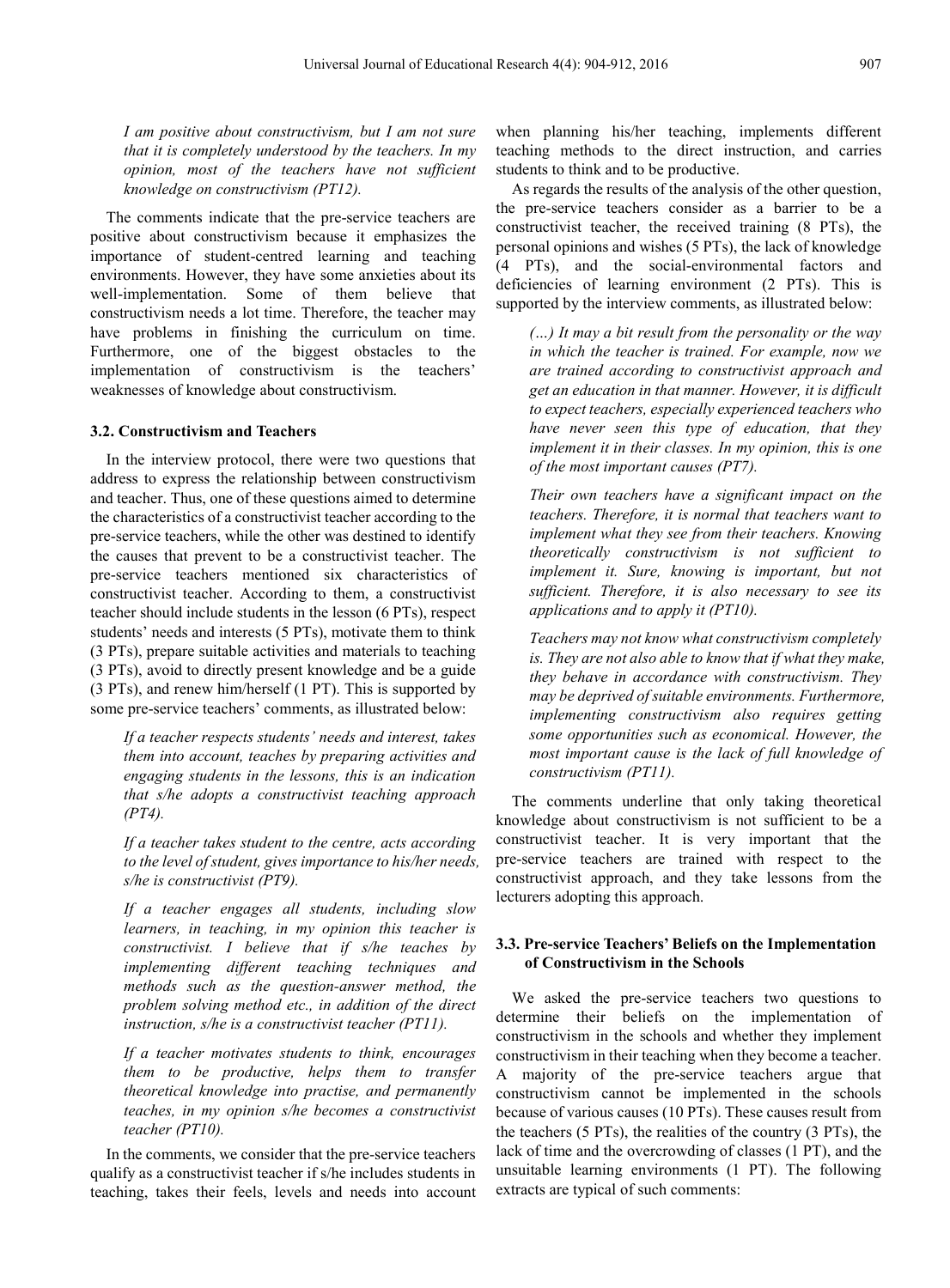*I do not obviously think a lot that constructivism is implemented in the schools. In elementary school, it was not applied and now it is also the same for the university. Lecturers go into the classroom and lecture their lessons by only using the direct instruction method. I do not believe that we participate very much in the lessons. Why? Since we saw this way in the elementary and secondary school, now we have difficulties in participating in the lessons even our lecturers insist too much. Therefore, in my opinion, it is necessary to start constructivist teaching and learning from the level of elementary school (PT6).*

*As far as I have seen until now, the number of teachers who implement constructivism in the schools is very limited. One of its biggest reasons is that the teachers are old. In general, they are strictly linked to the traditional teaching methods. This prevents them from adopting constructivism (PT9).*

*I do not believe that constructivism can be implemented in overcrowded classes. This approach requires particularly looking after every child. Because, it is the main principle of student-centred constructivist approach. Teacher should know their students with their all sides. In my opinion, this is impossible in overcrowded classes (PT10).*

*I do not believe that in Turkey constructivism can actually be applied. Because, there are many disadvantages that vary from the unsuitable learning environment to the lack of materials (PT11).*

According to the comments, it can be asserted that the pre-service teachers are not very optimistic that constructivism can be implemented in the schools. Their reasons are as follows: the teachers are not trained with a constructivist approach from the elementary school to the university, the teachers in schools are old and thus they have difficulties in adopting new teaching approach such as constructivism, and the classes are too crowded.

We consider that almost all the pre-service teachers indicate that they will implement constructivism in their teaching (11 PTs). Some pre-service teachers explain how to do it such as: preparing materials and concretizing topics (3 PTs), orienting students and employing technology (3 PTs), and using different teaching and learning methods (3 PTs). On the other hand, there are two pre-service teachers who do not believe the implementation of constructivism because of some reasons. One of them argues that constructivism cannot be implemented at the level of elementary school while the other one thinks there will be problems in practice as long as the age of teacher is advanced. The following comments illustrated this type of causes:

*I will absolutely implement constructivism in my teaching. Firstly I won't be a teacher who adopts behaviourist approach. I will indulgently behave my student and I will perceive them as individuals. All their ideas will be very*  *important and valuable for me. In my teaching, I will use different methods and techniques and materials (PT7).*

*If I can be a teacher, sure I try to use constructivism. I will implement it by preparing teaching activities based on materials, including students in teaching, and using methods such as the question-answer method (PT5).*

*Most of the teachers in the practice schools are very experienced and do not use too much materials in their lessons. They tell us that they also were idealist like us when they started teaching profession, but they lose this idealism over time. This gives me the idea that we will be like them in the following years. Sure, I know that only the use of materials is not sufficient to be a constructivist teacher. I think to implement constructivism by being a guide to students and including them in teaching. For instance, instead of directly giving a formulas, I will provide students to discover it themselves (PT8).*

*I will implement it, because constructivism has too much influence on education. In the teaching and learning, I defend and adopt very much the constructivist approach. An individual can forget, a knowledge that s/he theoretically learnt, some days after. However, if knowledge is presented by linking with everyday life, it will be more permanent and won't easily be forgotten (PT10).* 

The comments determine that the pre-service teachers plan to implement constructivism when they become a teacher. One of them seems to be negatively affected by the bad examples in the practice schools and she is afraid of losing his idealism. Linking topics with everyday life, being a guide to students, including them in teaching, respecting their differences are among the implementation forms mentioned by the pre-service teachers.

#### **3.4. Effectiveness of the Lessons and Practices in the Faculty of Education in Terms of Constructivism**

To identify the effectiveness of the lessons and practices in the faculty of education from a viewpoint constructivist, we asked the pre-service teachers two questions. The first one focus on the lessons and practices while the second one focus on the processing of lessons according to constructivism. Only two pre-service teachers positively respond to the first question and state that the lessons and practices are conducted in accordance with constructivism. The other responses are as follows: I believe that it is not enough (7 PTs), there are deficiencies with respect to the application (5 PTs), the lessons are not aimed at the teacher training (4 PTs), and third grade is more suitable for the constructivist approach (2 PTs). These following extracts will clarify the student teachers' points:

*I believe that none of the given lessons in our faculty serve in the teacher training, because at the university there is still an air of high school. Students only think to pass the exams, but not how to be an effective teacher.*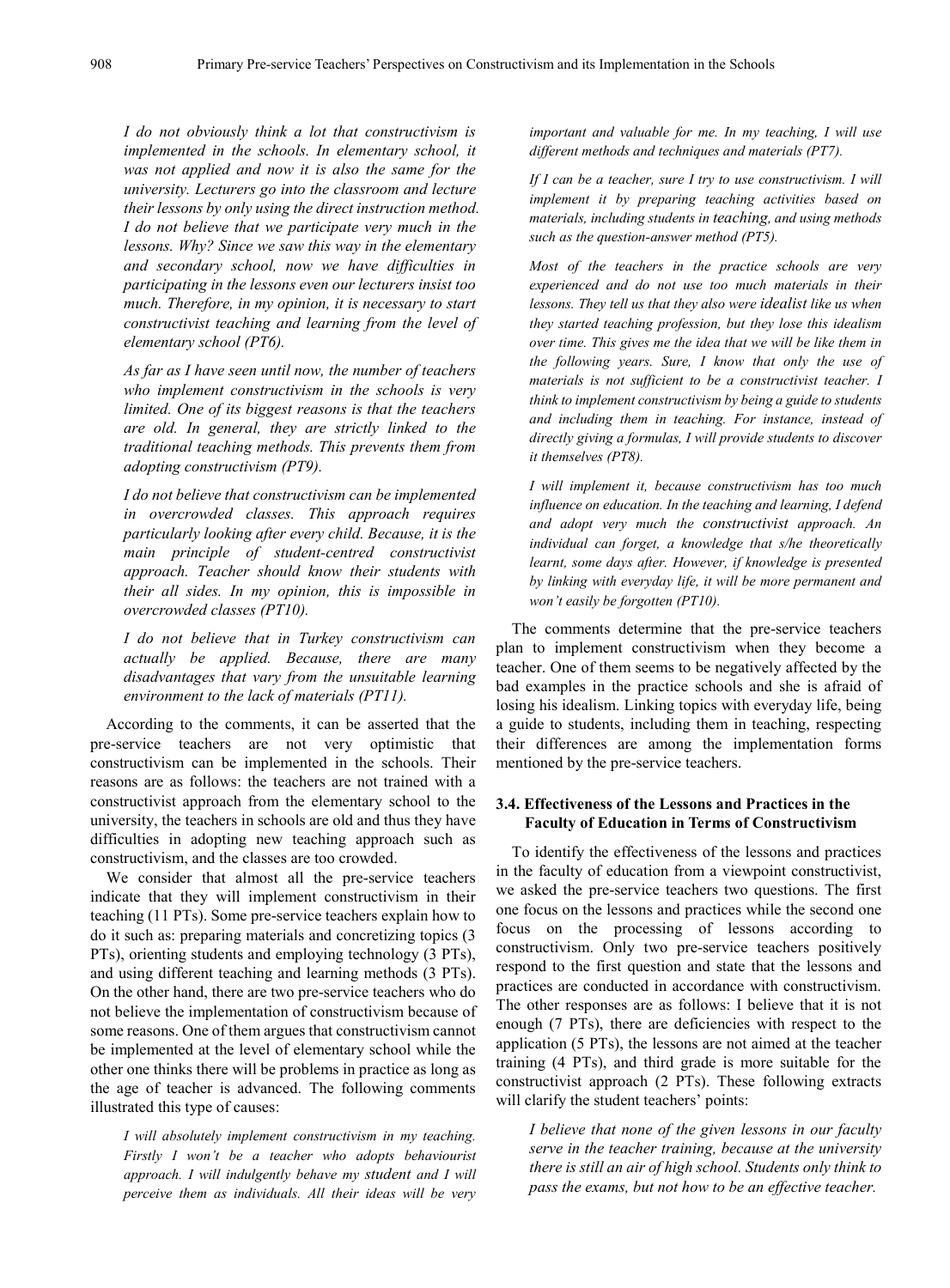*Lecturers should convince students that the exams are passed in any case and being an effective teacher is really important (PT2).*

*The number of the lecturers who implement constructivism in their teaching is too limited. According to constructivism, a new knowledge is constructed by both the teacher and the student. However, until now what we do in some lessons is completely the memorization. Therefore, for some lessons, I cannot say that the constructivist approach is fully implemented (PT9).*

*This depends a little on pre-service teachers' willingness to implement constructivism and their self-development. I think that some of among the lessons we take contribute to have a constructivist approach. Especially in education lessons, our lecturers ask us to teach lessons. This provides us an opportunity to implement the constructivist approach. In my opinion, it is enough and sure open to be further developed (PT7).*

*The lessons are more theoretically conducted in first and second grades, but third grade mostly passes with practice applications. However, because many teachers in the practice schools do not implement constructivism in their teaching, I am obviously afraid of being like them over time. After so much effort, it is a shame that we also continue the traditional approach (PT11).*

In the comments, the pre-service teachers consider to be limited the lessons and practices in the faculty of education in terms of constructivism. In their opinion, pre-service teachers only think to pass the exams instead of making an effort to be an effective teacher. The lessons are based on theoretical knowledge and so the lecturers' assessment approaches lead pre-service teachers to the memorization. Some lessons, especially education lessons of third and fourth academic years, can be viewed as constructivist. Their experiences in the practice schools also negatively affect them and they are frightened to be a traditional teacher like many practice school teachers.

The pre-service teachers' views on conducting the lessons in the faculty suitable for constructivism are as follows: Six of them argue that the lessons are not conducted in accordance with constructivism, while four distinguish some lessons from others. There are three pre-service teachers who indicate that it varies according to lecturers' teaching and learning understanding. All this was reflected in the following extracts:

*I do not absolutely believe that the lessons are conducted in accordance with constructivist approach. Most of the lecturers seem to adopt a traditional approach to teaching and learning. In many points, we have shortcomings. For instance, we are not aware of how to use the body language. In my opinion, it is very* 

*important for a teacher. When we teach a subject in front of students or classmates, we are very excited. Here, we are only taught some knowledge, but not how to teach them (PT2).*

*I do not believe that constructivism is very much adopted by the lecturers. I think it is implemented only in our education courses. Especially the unique teaching method implemented by the lecturers in first and second grades is the direct instruction. In my opinion, these grades should also be focused on education courses (PT3).*

*One day, one of our lecturers said us "I am a traditional teacher, but you will not, you will work to be a constructivist teacher, because you are not a child." Here it is the implementation of constructivism in our faculty (PT1).*

*Even though there are exceptions, the direct instruction method is often implemented by the lecturers. They always ask us to adopt constructivist approach in our teaching, but should they firstly be a model of constructivist teacher? That is, they can do themselves, what they always ask us (PT5).*

The comments tell us that the constructivism is not sufficiently implemented by the lecturers. Most of the lecturers often ask the pre-service teacher to adopt constructivism in teaching, but it seems like that they are very far from being an example in this subject.

## **4. Discussion and Conclusion**

In this study, we examined the primary pre-service teachers' perspectives on constructivism and its implementation in the schools through the data obtained from the semi-structured interviews. Research studies have reported that the ways (pre-service) teachers implement their instructional approaches are strongly linked to their beliefs [24-26]. Therefore, it can be supposed that in the context of modifying and improving pre-service teachers' perspectives, the present study will contribute to teacher training programs. The main results obtained from the study can be presented as follows:

When saying constructivism, the pre-service teachers' first reactions focus on three common words: student-centred learning, being active, and discover. By basing on the principles of constructivism identified by Paparozzi [9], we remark that its other components such as problem-solving, taking into account students' prior knowledge, consideration of students' errors as opportunities for learning, and environmental and social interactions are not sufficiently emphasised by the pre-service teachers. We can therefore conclude that their knowledge on the constructivist learning principles is limited. Consistent with this finding, in another recent study carried out with the biology pre-service teachers on constructivist learning approach and applicability in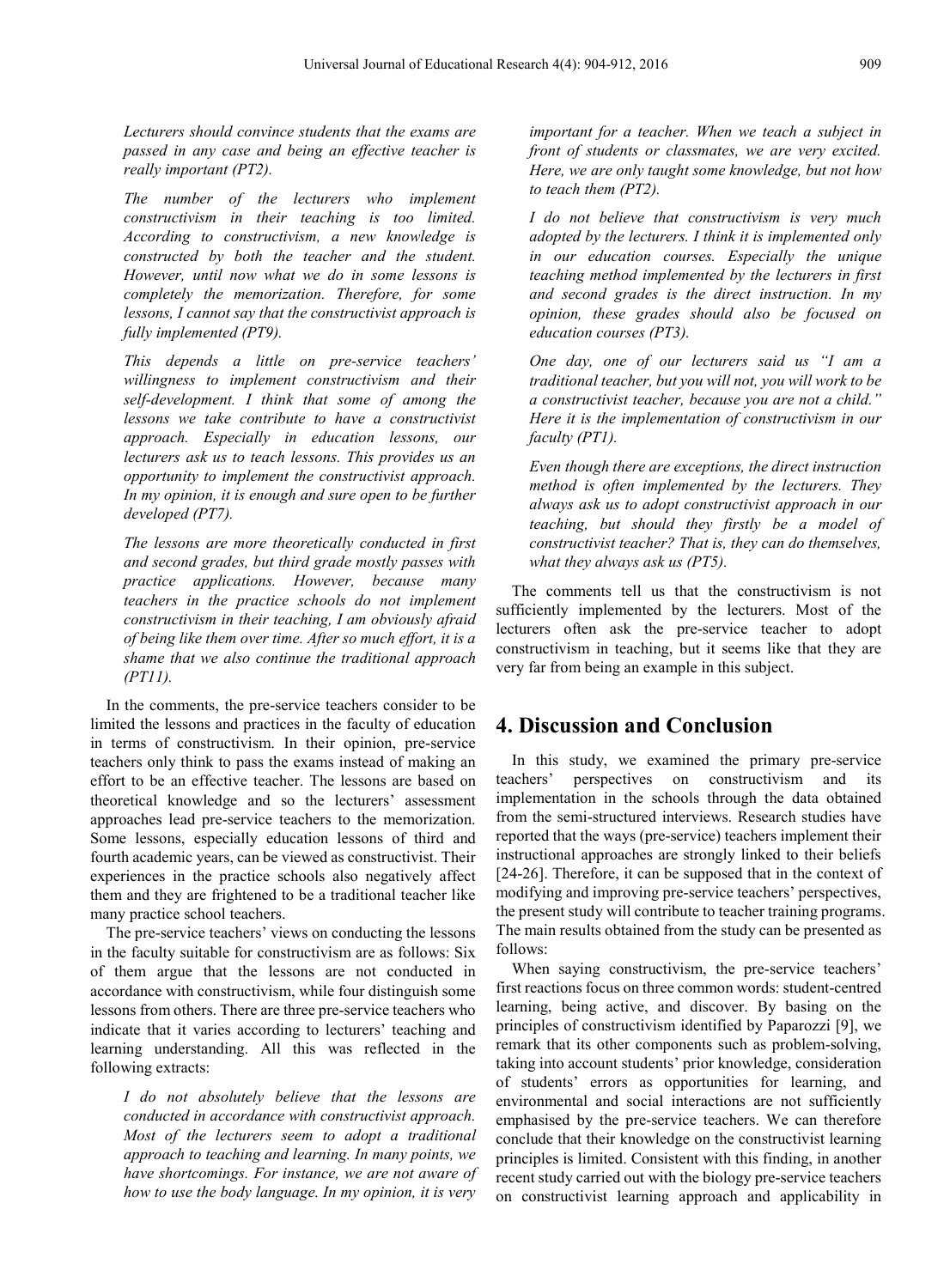secondary education, Köse, Gül and Konu [27] also identified that constructivist learning theory was not known by the pre-service teachers. Because it encourages student-centred learning, gives a role of guide to the teacher, and helps students to become aware of their capabilities, the pre-service teachers generally have a very favourable impression of constructivism. This finding is in line with that of Çınar, Teyfur and Teyfur's [28] study being conducted with primary school teachers and administrators to determine their views on constructivism and the curriculum in use. They identified that the participants' views on constructivism were in general positive, and the lacks of infrastructure of schools were considered as a barrier to the well-implementation of constructivism.

On the other hand, the pre-service teachers have some anxieties about the implementation of constructivism as required. The need for more time and the teachers' lack of knowledge about constructivism are at the top of these anxieties. By considering that the pre-service teachers largely obtain these impressions from the practice schools, it can be asserted that the teachers there do not completely know constructivism or they cannot implement it in their teaching due to the intensity of curriculum. However, because of the pre-service teachers' other statements about practice school teachers, the second assumption seems not to be reasonable.

As regards how the pre-service teachers define a constructivist teacher, in their opinion, if a teacher provides students to take part in teaching, plans his/her teaching according to students' feelings, needs, and academic levels, implements different teaching methods, and helps students to reason and be productive, s/he can be identified as a constructivist teacher. Furthermore, some of the pre-service teachers indicate that having theoretical knowledge about constructivism cannot guarantee to be a constructivist teacher and teacher educators should therefore be a role model for pre-service teachers in this subject.

The pre-service teachers do not think very positively about the practicality of constructivism in schools. The factors that force them to believe in this way are that teachers have never experienced such an education approach from the primary school to the university, the majority of teachers in schools are elderly and thus they have difficulties in overcoming their traditional teaching and learning approaches, and the overcrowding of classes. In the study they conducted complete survey of both literature concerning studies within teacher education that promote constructivism from 1990-2003 and thirty-five studies from constructivist classrooms, Dangel and Guyton [29] identified some components of constructivism. One of them is extensive field experiences. This component is therefore very important and largely refers to practice school experiences. The more the gap between the faculty and the practice schools increases, the more pre-service teachers have problems in adopting what they learned. In the practice schools, pre-service teachers need to experience a rich process in the engagement with mentors' pedagogical

discourse and reflective thinking [30-32]. Although in Turkey the process in which teachers are assigned as monitor is not sufficiently systematic [33], mentoring is not a work which can be left to chance [34, 35]. As we considered it in the pre-service teachers' comments, in fact mentors who are not open to the news and reforms and not willing to change their traditional teaching and learning approach negatively affect pre-service teachers' beliefs in and attitudes towards constructivism.

On the other hand, when being assigned to a teacher, the pre-service teachers indicate that they will implement constructivist learning principles in their classroom. Associating subjects to be covered with real life situations, including students in teaching, playing the role of a guide in teaching environments, and respecting individual differences are some of the main ways of their implementation of constructivism.

The pre-service teachers think that the lessons and practices in the faculty of education are not very sufficient to become a constructivist teacher. They support this idea with the following reasons: many pre-service teachers are not aware of the importance of becoming a constructivist teacher and they only think to pass the exams by getting a passing grade. The lessons are theoretically taught by mostly using the direct instructional method, and thus this produces a teaching and learning understanding based on the memorization. The lecturers more frequently insist that the pre-service teacher implement constructivism in their teaching practices, but they cannot be an example in this regard. In his study conducted with the secondary school mathematics pre-service teachers, Baştürk [36] also underlined their complaints about the weakness of their lecturers in modelling constructivism to them. This indicates that the problem is not only restricted to the research group of the present study. As well underlined by Aldrich and Thomas [37], since teacher educators has a responsibility to model and showcase constructivism to pre-service teachers who may have never encounter this type of approach during their own student years, they should not neglect constructivism. In addition, the fact that in the practice schools they encounter teachers who can be qualified as a bad example with regard to constructivism decreases the pre-service teachers' motivation for implementing it in future.

As a result, it can be concluded that the pre-service teachers' knowledge of constructivism is general, theoretical, and limited. Although they are very positive about constructivism as a teaching and learning approach, they have major hesitations in its implementation in the schools due to the lack of experience in such an approach during their education and the lack of motivation for constructivism resulting from the weaknesses of knowledge. As the present study is limited to the pre-service teachers' responses to the questions, one cannot predict how they transform this theoretical and general knowledge into practice. Therefore, in further studies, it would be very interesting to include the pre-service teachers' instructional practices in the research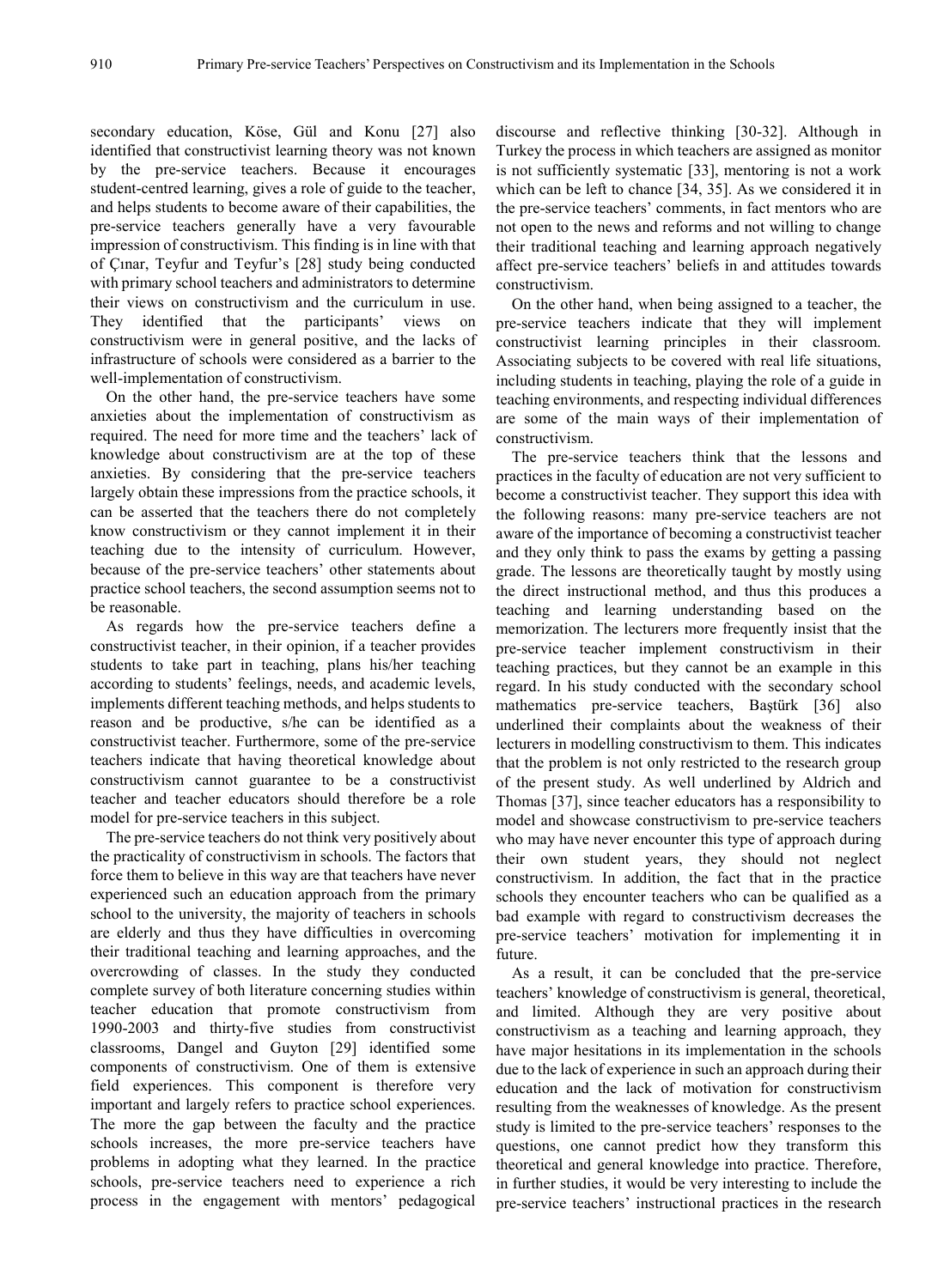design in order to examine the extent of relevance of their perspectives for practice.

## **Acknowledgements**

An early version of this research was presented in IX. European Conference on Social and Behavioural Sciences. The author would like to thank the pre-service teachers who participated in this study for their collaboration.

### **REFERENCES**

- [1] Hyslop-Margison, E. J., & Strobel, J. (2008). Constructivism and education: Misunderstandings and pedagogical implications. *The Teacher Educator, 43,* 72-86.
- [2] Simpson, T. L. (2002). Dare I oppose constructivist theory? *The Educational Forum, 66*, 347-354.
- [3] Bransford, J.D., Brown, A.L., & Cocking, R.R. (1999). *How people learn.* Washington, DC: National Academy Press.
- [4] Cobb, P. (1994). Where is the mind? Constructivist and sociocultural perspectives on mathematical development. *Educational Researcher, 23*(7), 13-20.
- [5] Driver, R., Asoko, H., Leach, J., Mortimer, E., & Scott, P. (1994). Constructing scientific knowledge in the classroom. *Educational Researcher, 23*(7), 5-12.
- [6] Bredo, E. (1997). The social construction of learning. In G. Phye (Ed.), *Handbook of academic learning: The construction of knowledge* (pp. 3–45). New York: Academic Press.
- [7] Cobb, P., & Bowers, J. (1999). Cognitive and situated learning perspectives in theory and practice. *Educational Researcher, 28*(2), 4-15.
- [8] Schunk, D. H. (2012). *Learning theories: An educational perspective.* (6<sup>th</sup> Edition) Boston: Pearson.
- [9] Paparozzi, C. (1998). *Implementing constructivism in the middle school classroom* (Order No. 9926671). Available from ProQuest Dissertations & Theses Global. (304454690). Retrieved fro[m](http://search.proquest.com/docview/304454690?accountid=25096) [http://search.proquest.com/docview/3044546](http://search.proquest.com/docview/304454690?accountid=25096) [90?accountid=25096](http://search.proquest.com/docview/304454690?accountid=25096)
- [10] Watts, M., & Jofili, Z. (1998). Towards critical constructivist teaching. *International Journal of Science Education*, *20*(2), 173-185, DOI: 10.1080/0950069980200204.
- [11] Brousseau, G. (1986). Fondements et méthodes de la didactique. *Recherches en Didactique des Mathématiques, 7* (2), 33-115.
- [12] Perkins, D.N. (1992). Technology and constructivism: do they make a marriage? *Constructivism and the Technology of Instruction.* Hillsdale, NJ: Lawrence Erlbaum Associates, Publishers.
- [13] Spiro, R. (1988). *Cognitive flexibility theory: advanced knowledge acquisition in ill-structured domains*. (Tech. Rep. No. 441) Champaign, Illinois: Centre for the Study of Reading.
- [14] Perkins, D.N. (1989). Art as understanding. *Art, mind, and education: Research from project zero*. Urbana, IL: University of Illinois Press.
- [15] Henry, M. (1991). *Didactique des mathématiques : une présentation de la didactique en vue de la formation des enseignants [Mathematics education: an introduction to teaching for teacher training].* Besançon: IREM de Besançon.
- [16] Brousseau, G. (1983). Les obstacles épistémologiques et les problèmes en mathématiques [Epistemological obstacles and problems in mathematics]. *Recherches en Didactique des Mathématiques*, *4*(2), 164-198.
- [17] Dick, W. (1992). An instructional designer's view of constructivism. *Constructivism and the Technology of Instruction.* Hillsdale, NJ: Lawrence Erlbaum Associates.
- [18] Hart, L. C. (2002). Preservice teachers' beliefs and practice after participating in an integrated content/methods course. *School Science & Mathematics, 102,* 4-15.
- [19] Clandinin, D. J., & Connelly, F. M. (2000). *Narrative inquiry: Experience and story in qualitative research.* San Francisco: Jossey-Bass Publishers.
- [20] Çetin, P. S., Kaya, E., & Geban, Ö. (2014). Students', pre-service teachers' and in-service teachers' views about constructivist implementations. *Necatibey Faculty of Education Electronic Journal of Science and Mathematics Education*, *8*(2), 143–163.
- [21] Gill, L. A. (2005). *Personal narratives and constructivism in teacher education* (Order No. 3167273). Available from ProQuest Dissertations & Theses Global. (304987359). Retrieved fro[m](http://search.proquest.com/docview/304987359?accountid=25096) [http://search.proquest.com/docview/3049873](http://search.proquest.com/docview/304987359?accountid=25096) [59?accountid=25096](http://search.proquest.com/docview/304987359?accountid=25096)
- [22] Creswell, J.W. (1998). *Qualitative inquiry and research design: Choosing among five traditions*. Thousand Oaks, CA: Sage.
- [23] Miles, M., & Huberman, M. (1994). *Qualitative data analysis: An expanded sourcebook* (2nd ed.). Thousand Oaks, CA: Sage.
- [24] Crawford, B. A. (2007). Learning to teach science as inquiry in the rough and tumble of practice. *Journal of Research in Science Teaching*, *44*, 613-642.
- [25] Richmond, G., & Anderson, C. (2003). The nature of tensions between educator and teacher candidate beliefs about science teaching practice. Paper presented at the National Association for Research in Science Teaching, Philadelphia, March.
- [26] Toy, K. L. (2013). *Preservice teachers engaging with social constructivism in elementary classrooms* (Order No. NS27710). Available from ProQuest Dissertations & Theses Global. (1504616336). Retrieved fro[m](http://search.proquest.com/docview/1504616336?accountid=25096) [http://search.proquest](http://search.proquest.com/docview/1504616336?accountid=25096) [.com/docview/1504616336?accountid=25096](http://search.proquest.com/docview/1504616336?accountid=25096)
- [27] Köse, E.Ö., Gül, Ş., & Konu, M. (2014). Yapılandırmacı öğrenme yaklaşımı ve ortaöğretimde uygulanabilirliği hakkında öğretmen adaylarının görüşleri [The prospective teachers' opinions about constructivist learning approach and applicability in secondary education]. *The Journal of Academic Social Science, 2*(2/1), 84-95.
- [28] Çınar, O., Teyfur, E. & Teyfur, M. (2006). İlköğretim okulu öğretmen ve yöneticilerinin yapılandırmacı eğitim yaklaşımı ve programı hakkındaki görüşleri [Primary school teachers